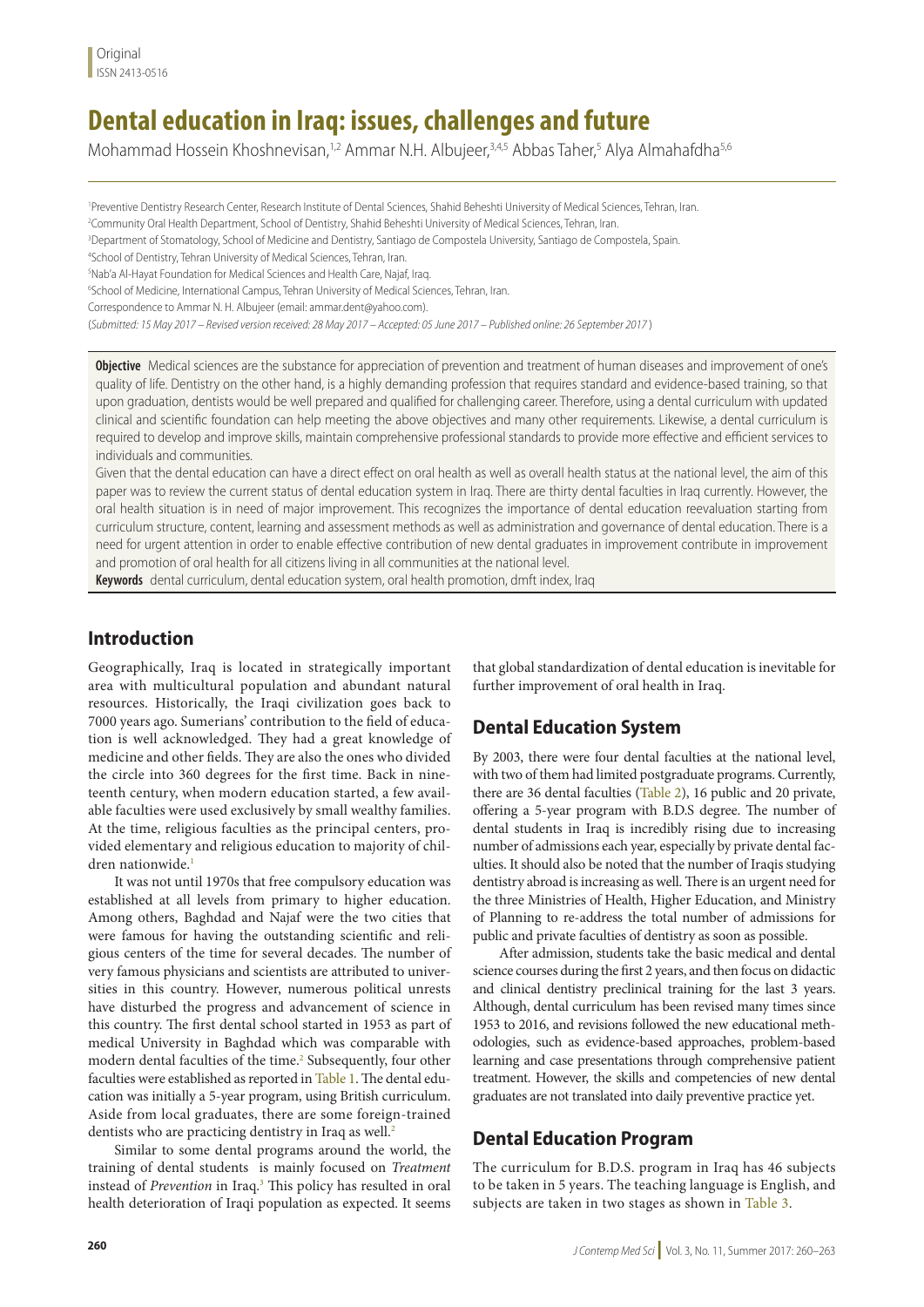In stage I (first and second year), students have to complete applied and non-applied medical and dental basic sciences, passing 16 subjects. The courses for these 2 years include: medical physics (4 units), medical chemistry (4 units), medical biology (4 units), dental anatomy (3 units), computer (4 units), human rights (2 units), Arabic literature language (2 units), Embryology (3 units), dental materials (3 units), prosthodontics (5 units), oral histology (3 units), general histology (4 units), general anatomy (4 units), physiology (4 units) and biochemistry (4 units). The total hours of stage I are 750 hours for theory and 840 hours for practical training (demonstration and laboratory work). After successful completion and passing of these subjects, students will enter the second stage of the training program. In year 3–5 students, they take preclinical and clinical courses. The preclinical and clinical part in the stage II has 118 units for the following subjects: prosthodontics (14 units), preclinical fixed prosthodontics and operative dentistry (8 units), oral surgery (13 units), community dentistry (3 units), pharmacology (4 units), general pathology (4 units), dental radiology (3 units), microbiology (4 units), Infection control (1 unit), operative/ endodontics (8 units), periodontology (10 units), orthodontics (9 units), oral pathology (5 units), general medicine (4 units), general surgery (3 units), pedodontics (5 unit), clinical endodontics, clinical fixed prosthodontics (7 units), oral medicine (3 units), preventive dentistry (4 units), dental implantology (1 unit), forensic dentistry (1 unit), dental occlusion (1 unit) and research project (4 units).

The total hours for stage II is 4410 hours, with 1140 hours for lectures (Theory) and 3270 hours for practical training.<sup>4</sup> In addition, there are obligatory summer courses, which are about 20% of the total program score.<sup>5</sup>

In summary, students shall successfully complete and pass a total of 171 units in 5-year program as shown in Table 3.

Since 2016, the Ministry of Higher Education and Scientific Research added national exam under the name of "Quality Accreditation Exam" for all graduated dental students take place after finishing the 5-year dental program. This is the mechanism that the government approved the quality of dental education for new graduates both in public and private institutions in the country.

After passing the national exam, dental graduates will be eligible for the title of B.D.S, but should still fulfill 2 years of obligatory Practice in rural primary health care centers and 1 year in hospital spatiality dental clinic in cities, before being

| Table 1. Profile of Iraqi dental colleges                |                  |                 |
|----------------------------------------------------------|------------------|-----------------|
| <b>Dental schools information</b>                        | 2003             | 2016            |
| Dental colleges                                          | $\overline{4}$   | 30              |
| Dental students (undergraduate)                          | 1,000            | 13,000          |
| Dental students (postgraduate)                           | 10               | 150             |
| Total admission/year (undergraduate and<br>postgraduate) | 200              | 2,760           |
| Graduates/year                                           | 250              | $1,000 - 1,500$ |
| Postgraduate programs                                    | 10               | $10 - 11$       |
| Postgraduate disciplines                                 | 5                | $10 - 11$       |
| Academic staff                                           | 50               | 350             |
| Schools for laboratory technicians                       |                  | 3               |
| Schools for hygienists                                   | $\left( \right)$ | $\bigcap$       |

able to obtain the license from the Ministry of Health to practice dentistry in a private clinic.

### **Oral Health Status**

The Iraqi health care delivery system is largely hospital-based and capital-intensive model with less emphasis on prevention. Public dental services are mainly provided by the Ministry of Health (MOH) rather than the dental faculties' affiliated hospitals that are operated by the Ministry of Higher Education.

|                | Table 2. Dental faculties in Iraq                               |                    |
|----------------|-----------------------------------------------------------------|--------------------|
| No.            | <b>University name</b>                                          | <b>Founded</b>     |
| 1              | University of Baghdad                                           | 1953               |
| $\overline{2}$ | University of Al Mosul                                          | 1982               |
| 3              | Al-Mustansiriya University                                      | 2000               |
| $\overline{4}$ | <b>Babylon University</b>                                       | 2002               |
| 5              | University of Tikrit                                            | 2004               |
| 6              | <b>Basrah University</b>                                        | 2005               |
| 7              | University of Kufa                                              | 2006               |
| 8              | Al-Yarmouk University College                                   | 2006               |
| 9              | Ibn Hayyan University College                                   | 2009               |
| 10             | Al Rafidain University College                                  | 2009               |
| 11             | University of Anbar                                             | 2010               |
| 12             | University of Karbala                                           | 2011               |
| 13             | Al-Kafeel University College                                    | 2011               |
| 14             | University of Wasit                                             | 2012               |
| 15             | University of Maysan                                            | 2012               |
| 16             | University of Qadisiyah                                         | 2013               |
| 17             | University of Iraq                                              | 2013               |
| 18             | University of Muthanna                                          | 2013               |
| 19             | Al-Israa University College                                     | 2013               |
| 20             | Dejlah University College                                       | 2013               |
| 21             | Al-Hussein University College                                   | 2013               |
| 22             | Asul-dien University College                                    | 2013               |
| 23             | University of Kirkuk                                            | 2014               |
| 24             | Al-Rashid University College                                    | 2014               |
| 25             | National University of Science and<br><b>Technology College</b> | 2015               |
| 26             | Uruk University College                                         | 2015               |
| 27             | University of Dhi Qar                                           | 2016               |
| 28             | Al-Safwah university College                                    | 2016               |
| 29             | Al-Kitab University College                                     | 2016               |
| 30             | Al-Hilla University College                                     | 2017               |
| 31             | Belad Al-Rafdein University College                             | Under construction |
| 32             | Qurtuba University College                                      | Under construction |
| 33             | Al-Mustafa Al-Amen University<br>College                        | Under construction |
| 34             | Al-Bayyan University College                                    | Under construction |
| 35             | Al-Mustaqbal University College                                 | Under construction |
| 36             | Al-Ammed University College                                     | Under construction |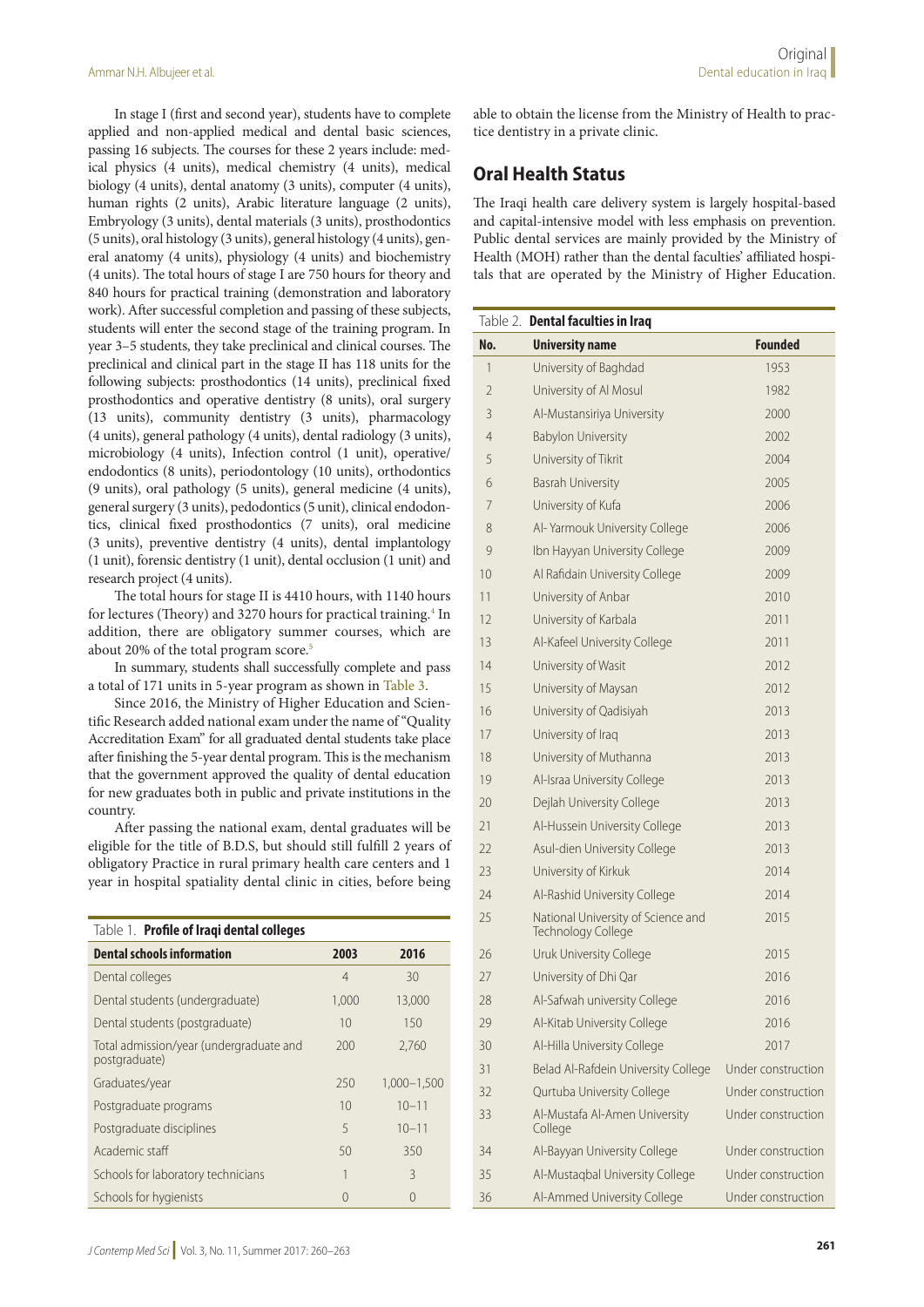In addition, the private sector is actively providing dental services to the general population. The private sector is supervised and regulated by the MOH as well. Although, the MOH provides curative and prevention care, the private sector is mainly focused on emergency and curative services.

In addition to oral health status, aside from a few sporadic small surveys, there are two major national surveys of children conducted by the Iraqi Ministry of Health over 2001 and 2012. The first survey was conducted in Baghdad, Ninevah and Basrah provinces using 2040 samples of 15-year-old children. The last survey was conducted in five provinces (Baghdad, Erbil, Najaf, Salahdien and Maysan) in 2012 using 3260 samples of 12-year-old children.

The 2001 national survey of 15-year-old children in the three provinces demonstrated a DMFT index of 1.35 in the 2040 participating students. The 2012 national survey was conducted by the Iraqi MOH in collaboration with the WHO and using the WHO recommended Oral Health Assessment Form (1997) for clinical assessment of 12-year-old children in five provinces. The DMFT index for the 3260 participating students was 1.57 as shown in Figure 1.

#### **Oral Health Manpower**

Before 2003, the estimated number of registered dentists was less than 4000 according to Iraqi Dental Association records. In 2010, there were 4863 dentists with population ratio of

|                   | Table 3. Dental colleges' curriculum in Iraq                                                                                          |
|-------------------|---------------------------------------------------------------------------------------------------------------------------------------|
| Stage 1           |                                                                                                                                       |
| Year 1            | Applied and non-applied medical basic sciences.                                                                                       |
| Year <sub>2</sub> | Applied medical basic sciences and preclinical dental<br>technique courses                                                            |
| Stage 2           |                                                                                                                                       |
| Year 3            | Preclinical dental technique courses and medical sciences                                                                             |
| Year 4            | Completion of preclinical dental courses and start of clin-<br>ical courses – with obligatory summer preclinical training<br>courses. |
| Year 5            | Clinical dental course (practical $&$ theory) – with obligatory<br>summer clinical training courses.                                  |

| NAMIN'S OF ASAASIMIS JUAN MISMOS IJ VANDAJ<br>departments of Iraqi dental colleges |                      |  |  |
|------------------------------------------------------------------------------------|----------------------|--|--|
| <b>Department</b>                                                                  | <b>Staff numbers</b> |  |  |
| Oral and maxillofacial surgery                                                     | 60                   |  |  |
| Oral and maxillofacial pathology                                                   | 10                   |  |  |
| Oral and maxillofacial radiology                                                   | 10                   |  |  |
| Oral medicine and diagnosis                                                        | 10                   |  |  |
| Pediatric dentistry                                                                | 30                   |  |  |
| Restorative and aesthetic dentistry                                                | 70                   |  |  |
| Periodontics                                                                       | 20                   |  |  |
| Prosthodontics (removable & fixed)                                                 | 70                   |  |  |
| Orthodontics                                                                       | 40                   |  |  |
| <b>Endodontics</b>                                                                 | 30                   |  |  |
| Total academic staff members in dental colleges                                    | 350                  |  |  |

Table 4. **Number of academic staff members in various** 

1.7/10,000.6 In 2015, there were 7277 dentists with population ratio of 2.3/10,000.7 Currently, there are close to 8500 registered dentists, with dentist population ratio of 2.6 dentists for every 10,000 citizens. This number is growing rapidly with increasing number of dental graduates. A new objective is to achieve a new dentist population ratio of 6.4/10,000 by 2020.<sup>3</sup>

Most of these dentists working in public sector in the morning and private clinics in afternoon, no more than 10% of them are working as a university staff as demonstrated in Table 4. The number of dental technician is required to increase in order to better serve the dentists and the public.

#### **Discussion**

Several decades of sanction and war have completely disrupted the socio-political and economic structure in Iraq, hampering progress in educational and scientific developments. As a result, most of the educational institutions including dental faculties require overall rehabilitation, including physical facilities, curriculum and dental education administration and governance as part of post-conflict reconstruction to name a few.<sup>1</sup>

The scarce public resources for oral health in Iraq can never be sufficient to cover the cost of treatment for oral and dental diseases.7 Therefore, the oral health needs of the Iraqi population should be reflected in its dental curriculum. Preventive dentistry should be a major focus of dental education. With the hopes that, through competent teaching and learning methods, graduating dentists would have acquired the necessary skills and competencies that can enable them to contribute to oral health improvement of the population at the national level. Such curriculum should at the same time allow for student reflection, creativity and scientific inquiry. Yet any dental curriculum must be reviewed and updated regularly. Aside from learning science, and developing clinical skills, a dental graduate must learn ethics and the skills to become critical lifelong learner through continuing education and professional development. Also, we must appreciate that education in general, is tremendously vital for social change. However, if the oral health status in Iraq is not acceptable, there is a need for changing dental education system to benefit all citizens.

Faculty development is also very important. The way instructors teach dental students, has a profound effect on the direction of the profession in the future. The faculty can carefully evaluate and consider what role is expected of the



Fig.1 **DMFT Index for 12-years-old children (***n* **= 3260).**